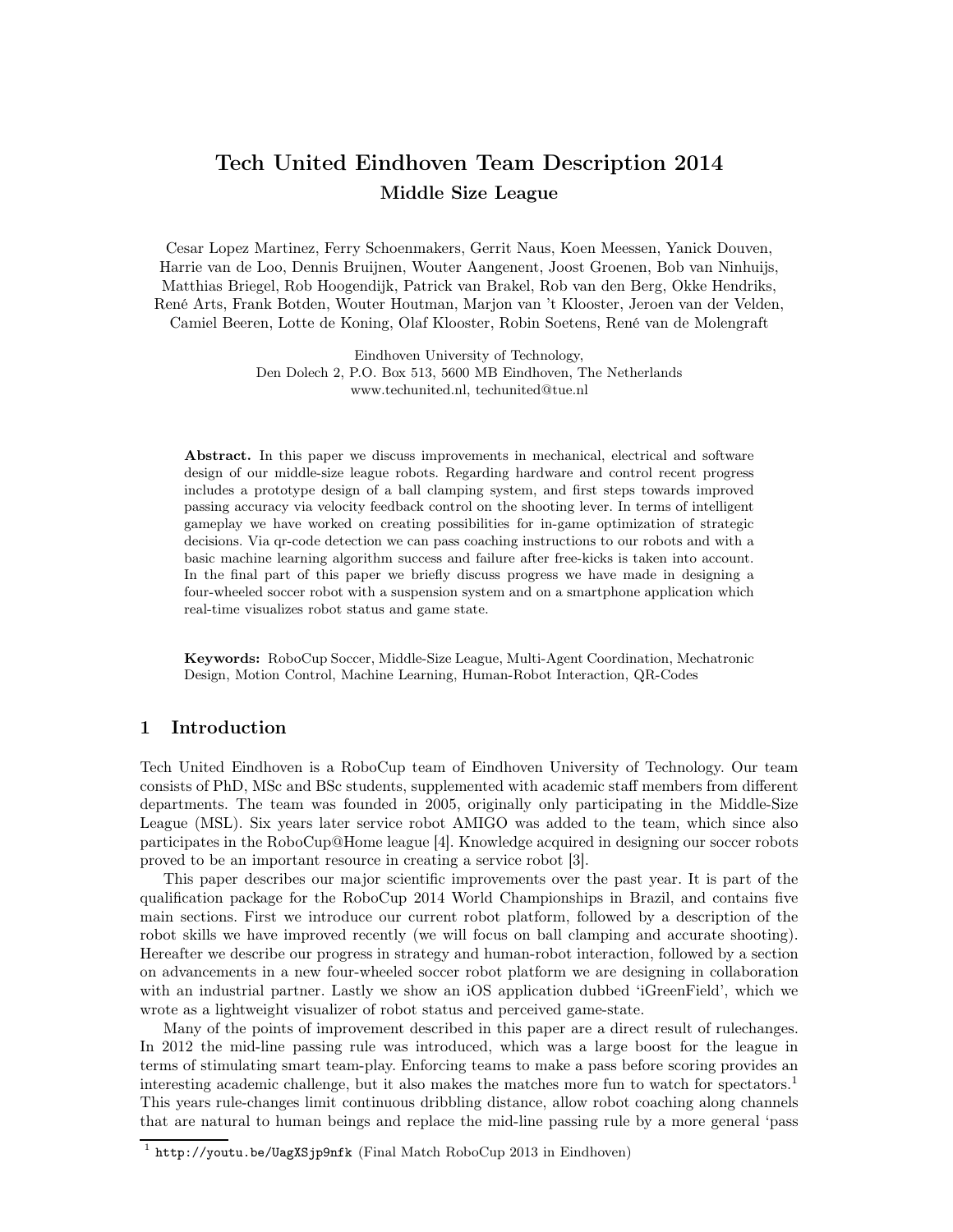before scoring' rule. The combination of rule changes introduce human-robot interaction to the middle-size league (Section [4.2\)](#page-5-0), move the competition towards an even higher level of multi-agent coordination (Section [4\)](#page-4-0) and push hardware design (Section [3.2\)](#page-4-1).

# 2 Robot Platform

Our robots have been named TURTLEs (acronym for Tech United RoboCup Team: Limited Edition). Currently we are employing the fifth redesign of these robots, built in 2010, together with a goalkeeper robot which was built one year later (Fig. [1\)](#page-1-0).

Three 12V Maxon motors, driven by Elmec Violin 25/60 amplifiers and two Makita 24V, 3.3Ah batteries, are used to power our omnidirectional platform. Our solenoid shooting mechanism, powered by a 450V, 4.7mF capacitor, provides an adjustable, accurate and powerful shot [\[5\]](#page-7-2). Each robot, except for the goalkeeper, is equipped with an active ball handling mechanism, enabling it to control the ball when driving forwards, while turning, and even when driving backwards [\[1\]](#page-7-3). Last year we redesigned this mechanism to improve its ball-catching abilities. As said before, this year we are aiming to improve its ball-clamping abilities (Section [3.2\)](#page-4-1). We are also conducting experiments on directly catching lob balls with our ball handling system (Section [3.1.1\)](#page-2-0).

To acquire information about its surroundings, the robot uses an omnivision unit, consisting of a camera focussed on a parabolic mirror [\[2\]](#page-7-4). An electronic compass is implemented to differentiate between omnivision images on our own side versus on the opponent side of the field. Recently we also added a kinect sensor to each robot. A detailed list of hardware specifications, along with CAD files of the base, upper-body, ball handling and shooting mechanism, has been published on a ROP wiki.<sup>[2](#page-1-1)</sup>



Fig. 1. Fifth generation TURTLE robots, with on the left the goalkeeper robot.

<span id="page-1-0"></span>To facilitate data-acquisition and high-bandwidth motion control, the robots are equipped with EtherCAT devices provided by Beckhoff. These are connected to the onboard host computer via ethernet. Each robot is equipped with an industrial mini-pc running a preemptive Linux kernel. The software is automatically generated from Matlab/Simulink models via the RTW toolbox, recently renamed to 'Simulink Coder.' In order to allow asynchronous processing we have created a multitasking target for Simulinks code generation toolchain.<sup>[3](#page-1-2)</sup>

Software for our robots is divided in three main executables: Vision, Worldmodel and Motion. On-board and robot-to-robot they communicate via a real-time database tool made by the CAM-BADA team [\[6\]](#page-7-5). The vision module provides a localization of ball, obstacles and the robot itself.

<sup>2</sup> <http://www.roboticopenplatform.org/wiki/TURTLE>

<span id="page-1-2"></span><span id="page-1-1"></span><sup>3</sup> [http://www.techunited.nl/wiki/index.php?title=MultiTasking\\_Target\\_for\\_Linux](http://www.techunited.nl/wiki/index.php?title=MultiTasking_Target_for_Linux)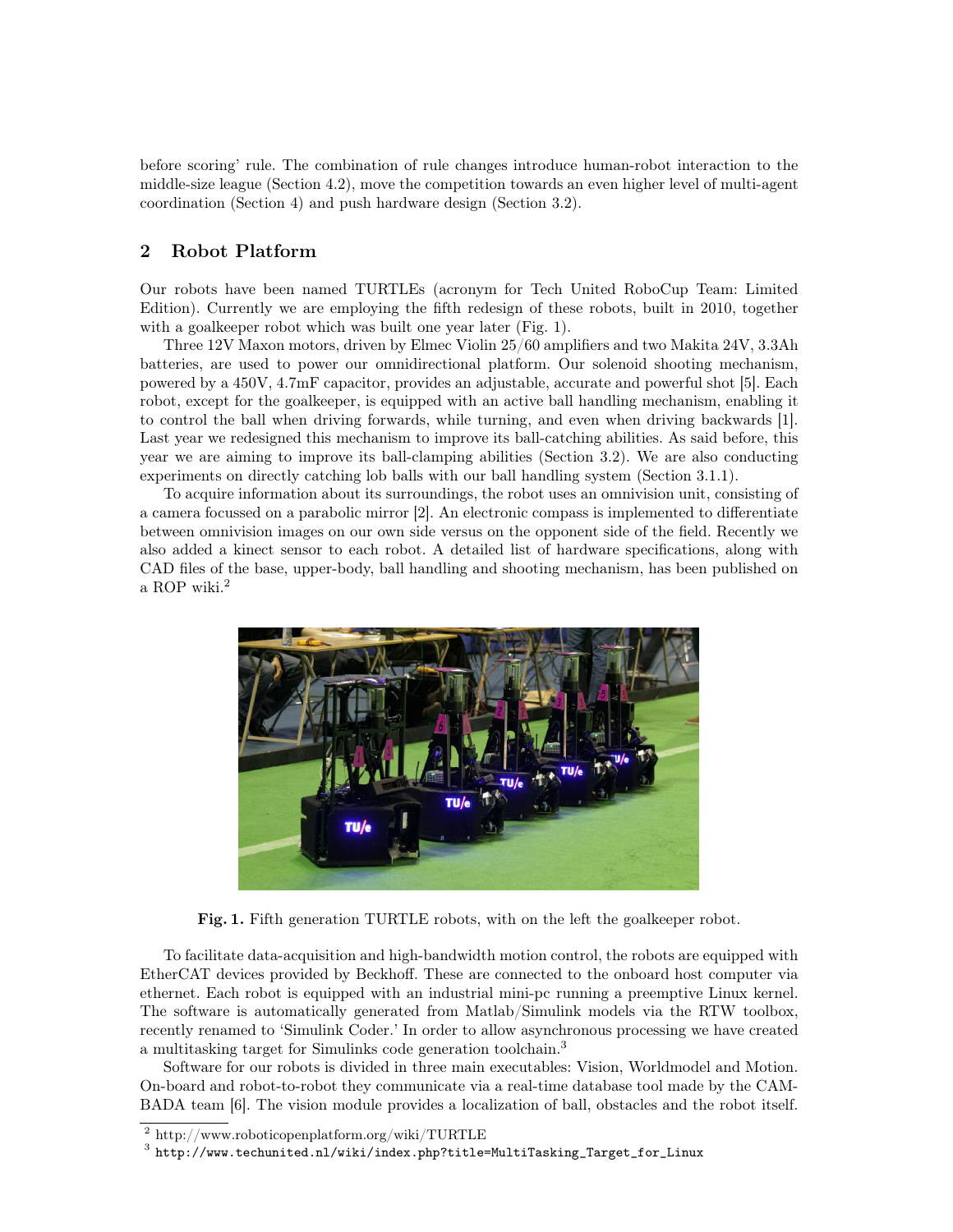Hereafter the worldmodel combines this information with data acquired from other team members to get a unified representation of the world. While vision runs at 60Hz and worldmodel at 20Hz, motion contains the controllers for shooting, ball handling en driving. Therefore it samples at a much higher rate (1000Hz). On top of the controllers, the motion executable also contains strategy and pathplanning, partly implemented as a subtask running at a much lower sample rate.

## 3 Improved Skills

Considering this years rule changes, it is likely that passing and catching will become increasingly important compared to dribbling. In the section below, we will describe how we are preparing for that by improving our accuracy for flat passing and by increasing our abilities to accurately catch and shoot a lob ball. The latter is not only beneficial for passing but also for shots at goal.

In the final paragraph of this section we describe an improved ball clamping mechanism, which could help winning or preventing scrums and reduce aim time for passing or shots on goal.

#### 3.1 Shooting

The electrical scheme of our kicker consists of a battery pack charging a capacitor via a DC-DC converter (Fig. [2\)](#page-2-1). Once fully charged, in roughly 20 seconds, the capacitor can be discharged via an IGBT switch, creating a pulse-width modulated signal. The energy of the capacitor drives a solenoid actuator connected to a mechanical transmission (a shooting lever). The lever can be adjusted in height to allow for lob- and flat shots.



<span id="page-2-1"></span>Fig. 2. Schematic overview of our shooting system. One half of the plunger is made of a nonmagnetic material, the other half consists of a soft-magnetic material.

#### <span id="page-2-0"></span>3.1.1 Shoot Lob Balls

To accurately shoot lob balls, the shooting system needs to be calibrated. Preferably we do this under conditions as close as possible to the conditions our robots face during the matches, i.e., on the official field with the same ball that will be used for competition. But during a tournament, testing time on the field is limited. Therefore our approach was to simply put the robot at the maximum distance it could take a lob shot from during a game, tune the PWM duty cycle until the ball lands exactly in the goal, and store the resulting duty cycle value. By linear interpolation between zero and the duty cycle we obtained during calibration, we could shoot from any spot within shooting range. The same calibration was used for all robots.

Although the above method is fast, it is also inaccurate. The relation between shooting distance and required duty cycle is non-linear, and since each robot has its own mechanical and electrical components, each robot has its own shooting characteristics. Therefore, calibration of each robot individually would be better.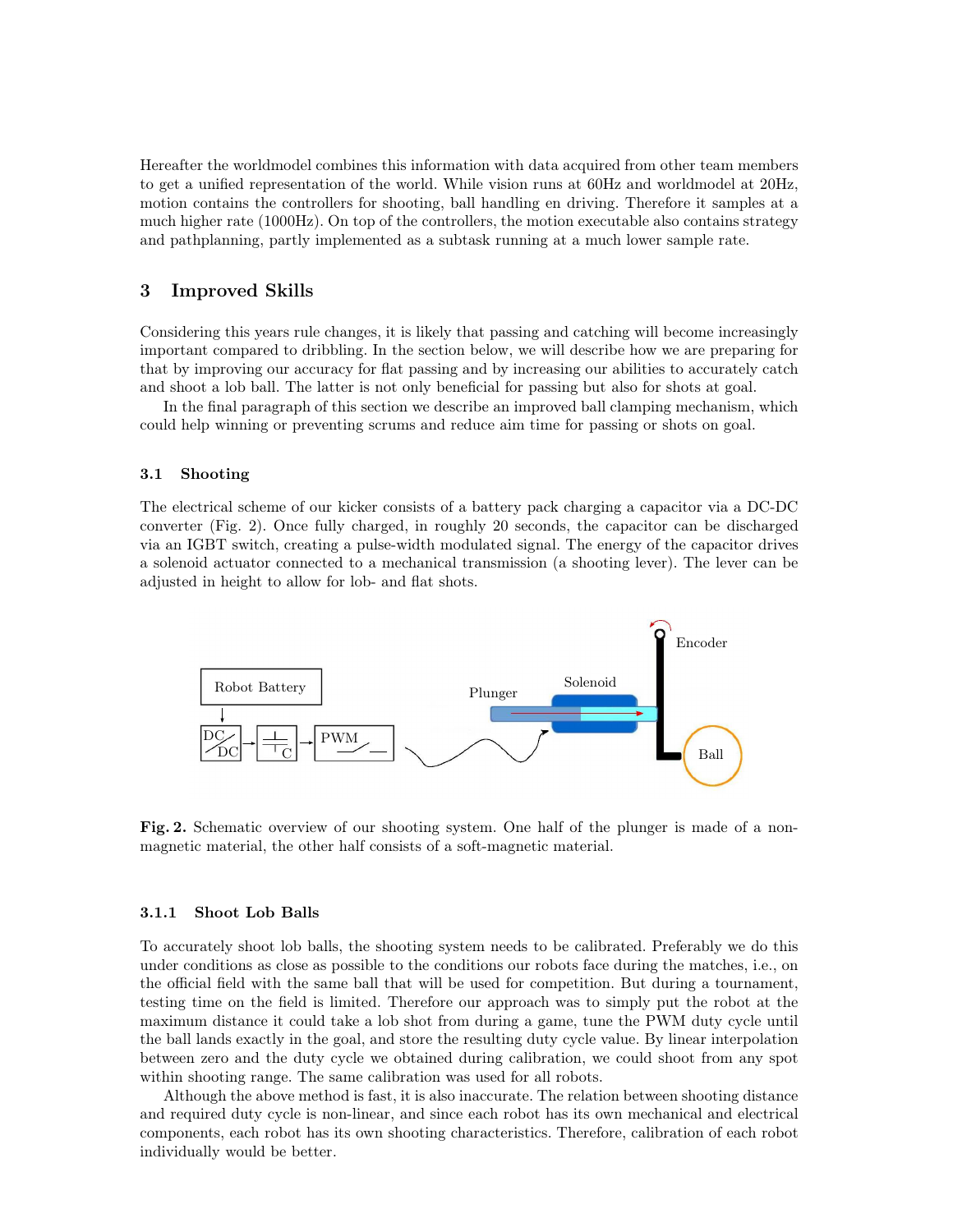For the upcoming season we designed and implemented a tool to quickly do robot-dependent calibration. Furthermore, empirically we identified the relation between the shooting distance  $(x)$ and the required duty cycle  $(u)$  is exponential for a lob-shot (Eq. [1\)](#page-3-0). Parameters a, b and c are robot-dependent parameters. They have to be obtained by measuring the travelled distance for multiple duty cycles. To make a correct fit at least four measurements are required, though more are preferred.

$$
u = b^{-1} \ln(a^{-1}(c - x))
$$
\n(1)

#### <span id="page-3-0"></span>3.1.2 Catch Lob Balls

During last years technical challenge we showed an initial attempt to shoot and catch lob passes. In terms of catching the ball, our approach there was to simply wait until the ball bounces were low enough to simply intercept it as if it were a flat pass. Building on these first tries, this year we a working on a much more challenging lob pass approach. Our goal is to use our current ball handling system to grab the ball exactly when it hits the ground after a flight-phase. We call this coordinate the point of intercept (POI).

The teammate shooting the lob ball communicates to the receiving robot where the ball is expected to land (the feedforward position, FFP). When consecutive bounces are taken into account, multiple FFP's exist (example in Fig. [3\)](#page-3-1). Each of them has a certain inaccuracy, for now modelled as a circle around the point itself. Based on the estimated time to reach each of the FFP's, the receiving robot drives towards one of the feedforward points when a lob ball is expected, but not actually shot yet.

Once the ball is in-air, a kinect camera mounted on the receiving robot is used to measure the ball position. Based on these observations, a simplified ball model, without drag and spin, predicts the ball trajectory. The receiving robot will respond to this ball-tracking based POI prediction, but only if it is located within the uncertainty circle. In case the estimated POI is located outside the circle, the robot will wait at the edge of the circle.



<span id="page-3-1"></span>Fig. 3. Lob ball intercept strategy, the receiving robot chooses one of the points of intercept.

## 3.1.3 Shooting-Lever Velocity Feedback Control

Similar to what we described for lob shots, currently our control for flat shots and for flat passes is fully based on feedforward. As said before, many disturbances are robot-, ball- or field-dependent. Feedback control would allow to compensate for those.

This year we are planning to use an encoder mounted on the rotational joint of the shooting lever (Fig. [2\)](#page-2-1) as a feedback signal for velocity control. For full-power shots the end-effector of the shooting lever is pushed into the ball almost entirely before the ball itself even starts to move.[4](#page-3-2) Using lever angular velocity as a feedback signal to control the resulting ball velocity

<span id="page-3-2"></span><sup>4</sup> <http://youtu.be/MF7mfItBriA> (High-speed video of a full-power shot.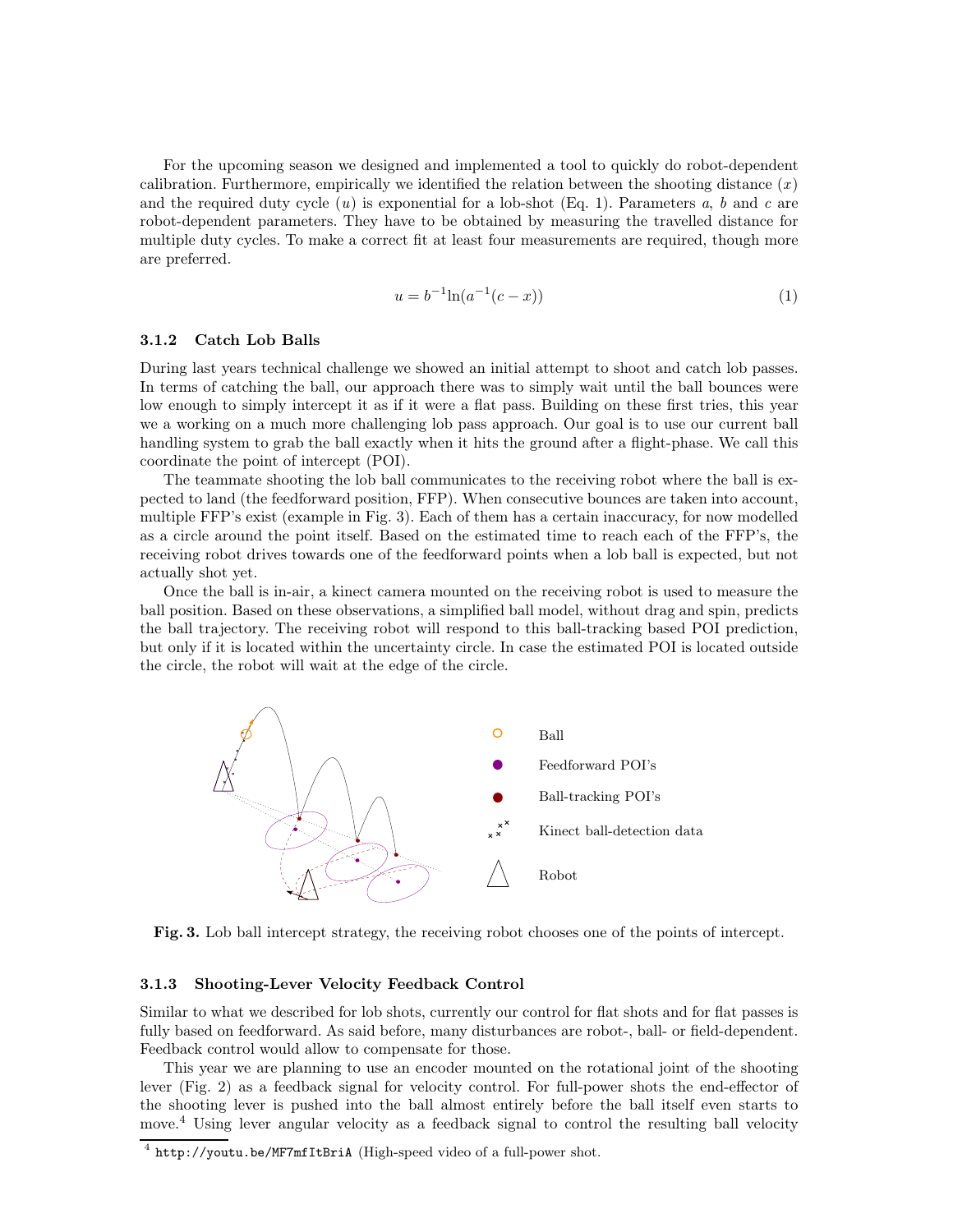would be hard in this case, because it is hard to exactly predict the dynamic behaviour of the deformed ball. For slow shooting on the other hand, it is possible to make the lever and ball move as one body before the ball leaves the robot. Especially for passing, being able to accurately control ball-velocity would be of great help.

At the time of writing we are testing multiple controllers in simulation. What is particularly challenging is the limited time one has available (a shot takes between 20 and 50ms) and the limited spatial resolution of the encoder (130 ticks over the entire shooting lever stroke). Furthermore the solenoid actuator can only push in a single direction, therefore no overshoot is allowed.

In the upcoming months we are planning to finalize this controller. If necessary we will also use a redesigned shooting lever end-effector to improve passing accuracy (Fig. [4\)](#page-4-2).



Fig. 4. Shooting lever end-effector for more accurate passing.

#### <span id="page-4-1"></span>3.2 Ball Clamping

Temporary clamping the ball helps in winning scrum situations, but it also allows the robot to rotate faster around its vertical axis while in possession of the ball. Therefore it does not only help winning scrums, it can also help preventing them by allowing the robot to quickly turn away when an opponent approaches. Fast yaw-rotation could also decrease aiming time when giving a pass, or shooting on goal. Lastly, better clamping can also result in a more reproducible and more fieldindependent ball-retraction, which would make shooting and passing more accurate.

To achieve this clamping ability, a prototype system which works together with the original ball handling mechanism was designed. By actively controlling two contact wheels an additional force  $F_{cw}$  can be ap-

<span id="page-4-2"></span>

<span id="page-4-3"></span>Fig. 5. Ball clamping forces.

plied to the ball. Together with the force  $F_{bh}$  applied by the original ball handling system, a resulting force  $F_{res}$  lifts the ball from the ground and keeps it within the robot (Fig. [5\)](#page-4-3).

In a recent test we matched up a robot equipped with the ball-clamping mechanism with a robot not having this mechanism. Ball-clamping resulted in winning an additional 25% of scrum situations. Currently we are working on improving control for the contact wheels such that they do not hinder normal ball-dribbling.

## <span id="page-4-0"></span>4 Improved Strategy

Our strategy takes into account the estimated positions of all peers and opponents, represented in a worldmodel. We are currently developing a method to also use velocities and estimated game state to assess the feasibility of various tactical actions (plans). Instead of instantaneously seeking the free space on the field, we would like to seek for an opportunity to create and employ it.

As a first step in moving to a more plan-based level of cognition, we have created a skillselector, which we will describe in the upcoming section. Further we work on in-game optimization of decision making in refbox tasks, either via human coaching (Section [4.2\)](#page-5-0) or via machine learning (Section [4.3\)](#page-6-0).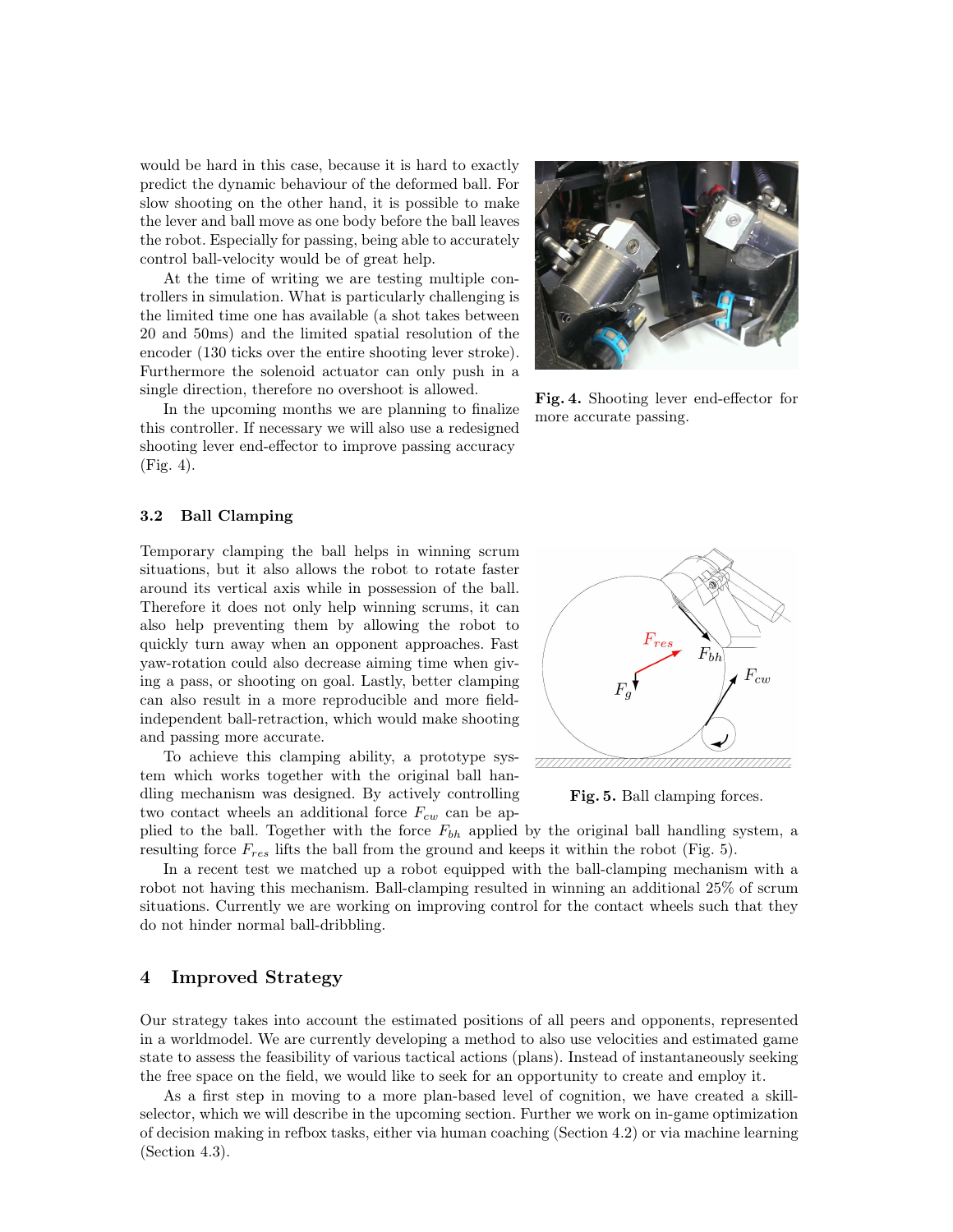#### 4.1 Skill Selector GUI

In our strategy, first we assign a unique role to each of the robots. Every role contains a number of actions/skills which can be executed during play. The main attacker for instance has five different skills to choose from: Flat shot, lob shot, pass, dribble and push-attack (i.e., bouncing the ball towards the goal with the side of the robot).

To decide on which skill to use at a certain moment in time, hard-coded conditional statements are evaluated. For the original system, these conditions were solemnly true/false evaluations (e.g., to shoot at goal, there must be a clear path to the goal). They are evaluated in the order they appear in programming and therefore immediately discard all other possible actions. This creates situations for which the TURTLEs do not take the optimal action. In order to solve this problem, a more generic framework for skill-selection has been developed.

In our improved skill-selector framework, for each of the skills the hard-coded conditions are complemented with normalized ranking functions (e.g., while turning towards the goal, the ranking for shooting at the goal will increase). After evaluating all ranking functions the skill selector chooses the skill with the highest overall ranking. In case multiple rankings are the same, the default skill 'dribble' will be selected. To make sure the chosen skill consistently ranks higher than the current skill, a hysteresis function has been added.

For debugging and tuning purposes we have created a graphical user interface which visualises skill-selector output for a given game state (Fig. [6\)](#page-5-1).



<span id="page-5-1"></span>Fig. 6. Skill-selector visualization.

#### <span id="page-5-0"></span>4.2 Human Coaching

This years rulebook opens doors for human-robot coaching in RoboCup MSL. Coaching instructions are intended to pass high-level instructions like 'shoot more often,' as opposed to low-level commands like 'shoot now.' As a first step, this year we will use qr-codes to tell our robots which predefined play to use, e.g., during a free-kick.

We use a freely available open source library to scan a video stream coming from our robots kinect sensor to scan for qr-codes.<sup>[5](#page-5-2)</sup> With the maximum allowed qr-code size (i.e.,  $30x30cm$ ), containing three chars of encoded information, we experimentally searched for the maximum distance for which the code could be scanned. Averaged over 35 trails, using seven different charcombinations, this distance turned out to be 5.1 metres (with a standard deviation of 0.29). False positives within the code detection regularly occurred, especially against a non-plain background. But since none of these false positives matched any of the known strings, we could simply keep scanning until a combination of symbols was recognized that was actually grounded in the robots knowledge base.

<span id="page-5-2"></span><sup>&</sup>lt;sup>5</sup> <http://zbar.sourceforge.net/> (ZBar, open source bar- and qr-code reader)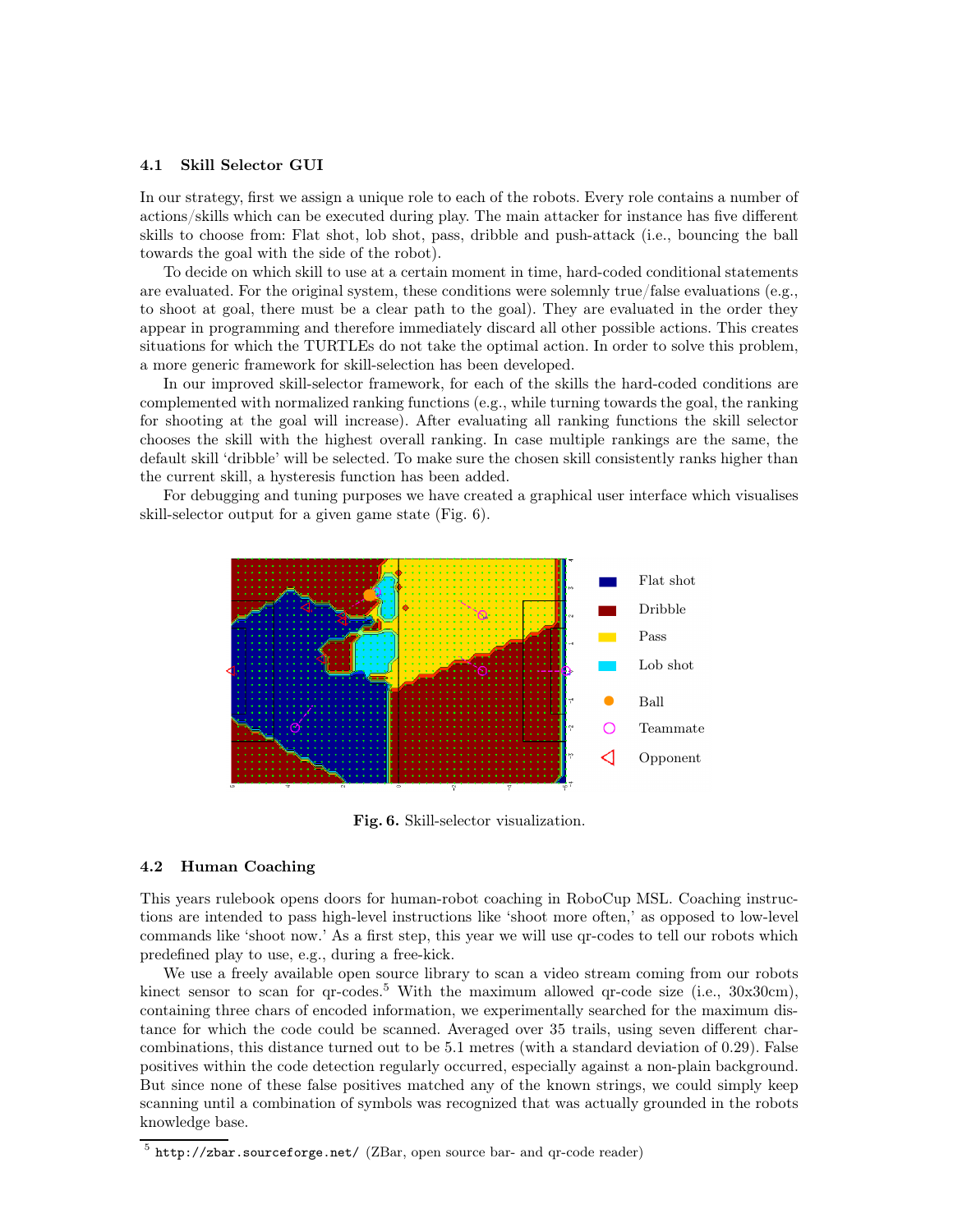In any trial of the experiment, if the code got detected, it was recognized within four seconds. Since in the current rules coaching is only allowed during 'dead time' between stop and start of a refbox task, we were interested how often a robot could actually get within five metres from the coaching spot and stay there for at least four seconds to receive a coaching instruction. Therefore we looked back at logged data of last years final match. In total this match involved 58 refbox tasks, 21 of them did not involve direct scoring risk (i.e., at least one of our robots was available to come to the side for coaching). Taking into account constraints on the robots acceleration and velocity, with our current qr-code detection system 17 coach moments would have succeeded. Probably enough to tell our robots to quit using those double passes that were continuously interrupted by the robots of team Water.

#### <span id="page-6-0"></span>4.3 Learning Refbox Play Decisions

In the previous section we described a way to do a hard, human-imposed, reset within our robots decision making. On top of these hard resets, we are also working on a basic reinforcement learning algorithm for a more subtle optimization of strategic play-choice during refbox tasks.

A reinforcement learning algorithm is built around actions, states and rewards [\[7\]](#page-7-6). Applying this framework to our free-kick strategy, we use six existing refbox plays as our action-space (single kick and shoot, double kick and pass etc). Based on which opponent we face and the location of the free-kick (state), one play may result in slightly better scoring chances than the others. As a reward function we give high virtual reward for a scored goal, lower reward for a shot attempt, small punishment for loss of ball possession and severe punishment for a goal scored by the opponent (all weighted for time passed after the refbox task start signal).

Within this framework of rewards, states and actions we are currently able to store an expected reward for each state, based on past experience. In simulation, playing against our own team, this approach eventually outperformed our original heuristics based approach.

## 5 Four-Wheeled Platform with Suspension System

Already since our first generation of soccer robots, we have been using a robot base with three omniwheels positioned in a triangle. Such a three-wheeled design makes control easier because, regardless of field irregularities, all of the wheels will maintain in touch with the ground. But disadvantages also exist. Although driving straight forward is the most common direction of acceleration, it is also the direction for which our three-wheeled robot experiences the least traction during acceleration. The robot tends to tilt backwards, putting most of its pressure on the only wheel that cannot be used to transfer a torque to the ground when driving forward. For our current robot-design, traction is the limiting factor in achieving higher acceleration.

For a four-wheeled base accelerating forward, i.e., in the direction of the ball-handling mechanism, additional pressure is put on wheels that are actively used in acceleration. We are currently



Fig. 7. Base structure.

collaborating with an industrial partner to realize a prototype of a four-wheeled robot.[6](#page-6-1) On top of the RoboCup rulebook requirements with respect to weight and size, an additional requirement was created: Without any of the wheels losing contact with the floor, the robot should be able to take bumps of at least 10mm in any direction while maintaining a ground clearance of 15mm.

To meet this latter requirement, a suspension system is needed. In the current prototype design, each of the wheels is equipped with an independent suspension system. Wheels and motor are still directly connected via a gearbox but the combination of the two is connected to the base via a passive spring-damper combination. At the time of writing the prototype robot is being assembled.

<span id="page-6-1"></span><sup>6</sup> [Prodrive-Technologies,](http://prodrive-technologies.com/) Science Park Eindhoven